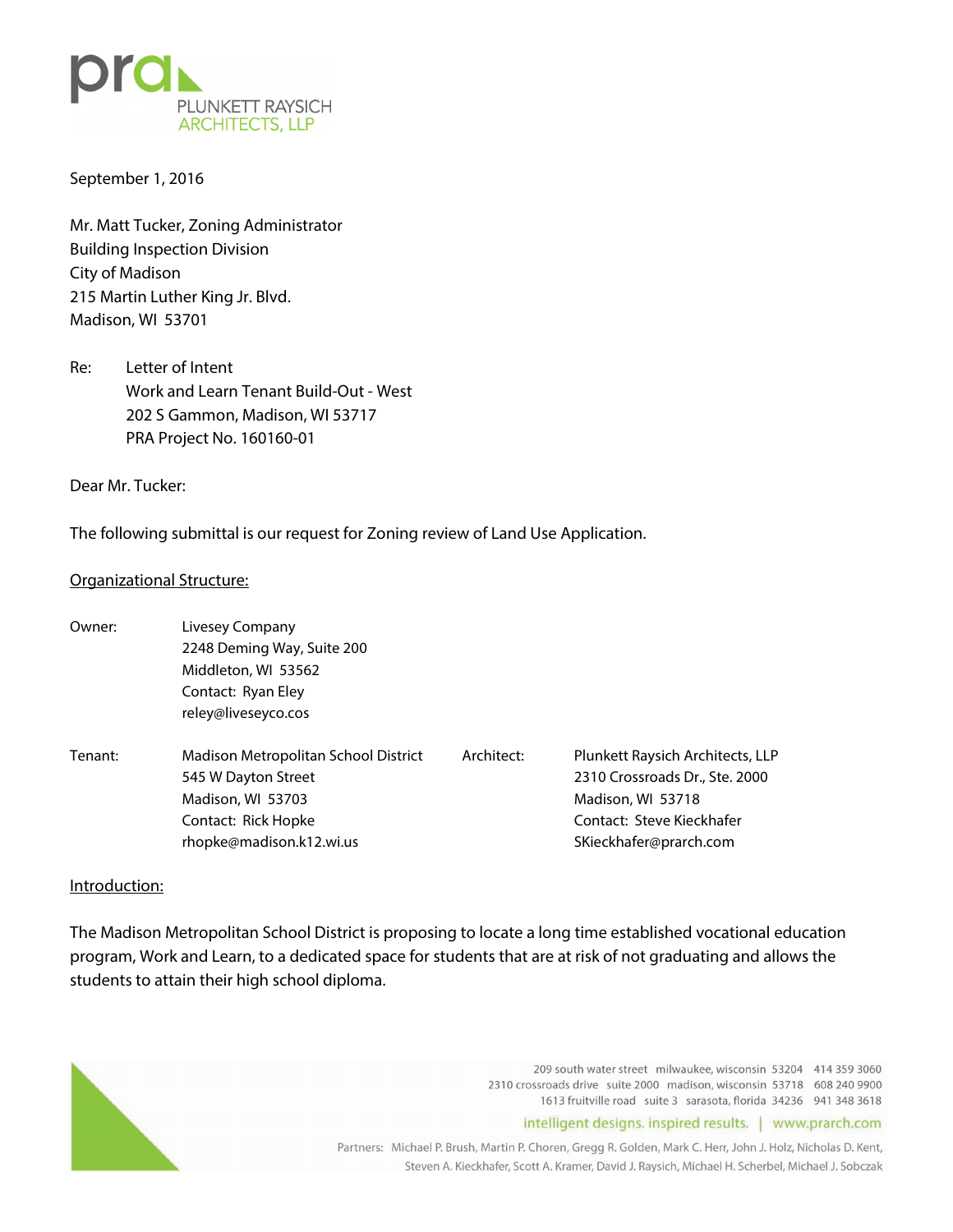

## Project Description:

Interior renovation to accommodate classroom space. Exiting toilet room facilities, custodial, and mechanical spaces to remain without renovation.

# Building Statistics

| Proposed renovation of Gross Floor Area<br>Proposed addition of Gross Floor Area<br>New total Gross Floor Area | $5,260$ s.f.<br>$0$ s.f.<br>5,260 s.f. |                      |
|----------------------------------------------------------------------------------------------------------------|----------------------------------------|----------------------|
| <b>Vehicle Parking</b><br>On-site surface Parking, no minimum required                                         | 185 spaces                             | 8 accessible (4 van) |
| <b>Bike Parking</b><br>Bike Storage available to students, 1 per 5 students                                    | 33 spaces                              |                      |
| <b>Moped Parking</b><br>Moped parking not provided                                                             |                                        |                      |

## Project Schedule:

This project is anticipated to start construction in August 2016 with completion scheduled for September 2016.

### Estimated Project Costs:

The project costs are estimated to be \$40,000.00